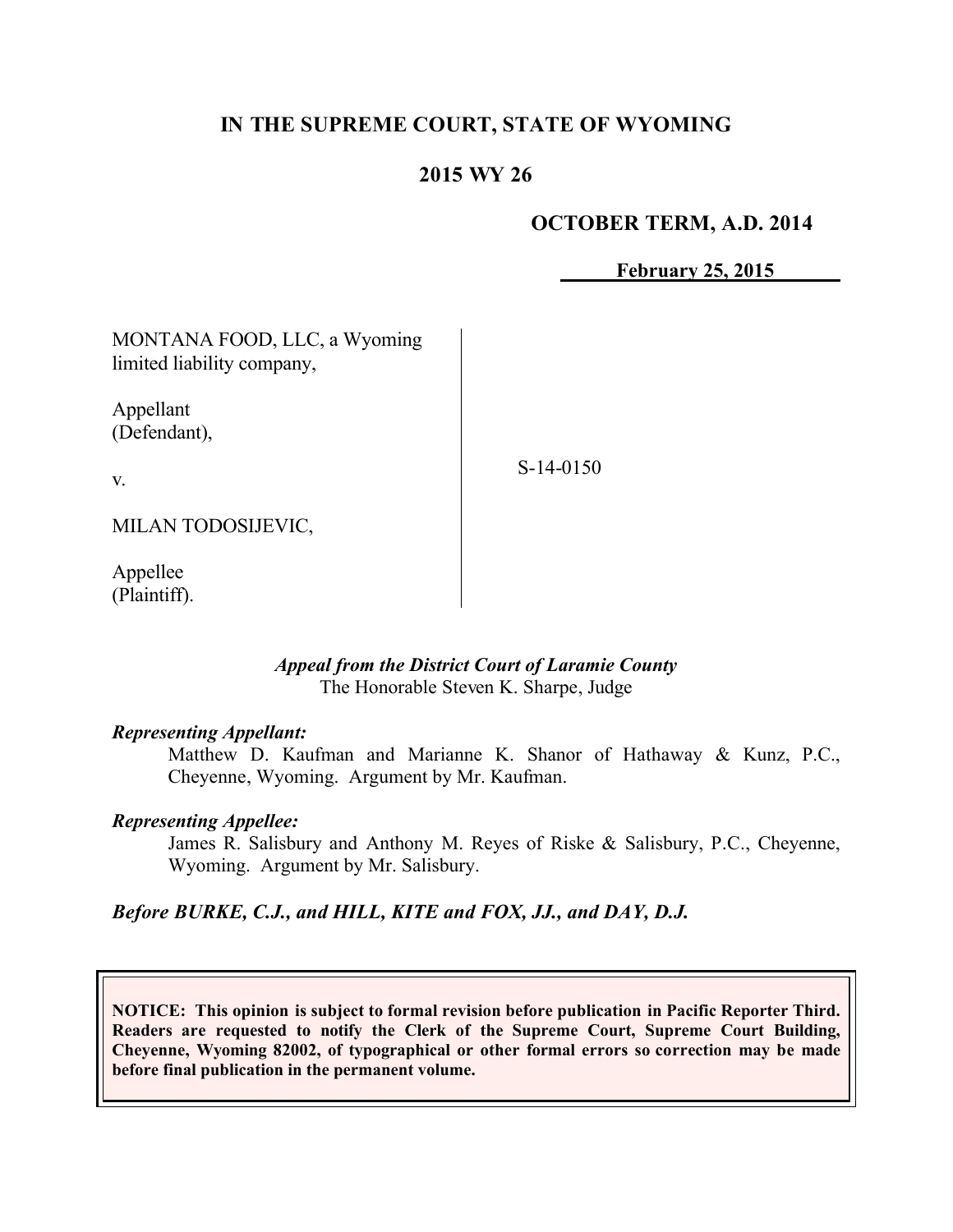#### **KITE, Justice.**

 $\overline{a}$ 

[¶1] Milan Todosijevic and Daniel Vukov each owned a 50% interest in Montana Food, LLC (the LLC). Believing that he had made significantly greater capital contributions to the LLC over time than Mr. Todosijevic, Mr. Vukov adjusted the ownership interests to reflect a 99.7% interest in him and a .28% interest in Mr. Todosijevic. Mr. Todosijevic filed an action against Mr. Vukov and the LLC claiming, among other things, that Mr. Vukov did not have the authority to adjust the members' ownership interests.<sup>1</sup> The LLC sought summary judgment as to all of Mr. Todosijevic's claims. Mr. Todosijevic filed a cross motion for summary judgment seeking a ruling that as a matter of law Mr. Vukov did not have the authority to adjust the ownership interests. The district court agreed and granted Mr. Todosijevic's motion. The LLC appealed, claiming the district court erred in ruling that as a matter of law Mr. Vukov had no authority to adjust membership interests. We find no error and affirm.

#### **ISSUE**

[¶2] The LLC states the issue for our determination as follows:

Did the district court improperly find Montana Food, LLC did not have the authority to adjust the membership interests of its members to reflect capital contributions?

#### **FACTS**

[¶3] The LLC is a limited liability company organized under the laws of the State of Wyoming and listing its principal place of business in Laramie County, Wyoming.<sup>2</sup> During 2010, Mr. Todosijevic and Mr. Vukov, who are residents of Belgrade, Serbia, each held a  $50\%$  membership interest in the LLC.<sup>3</sup> The LLC organized several

<sup>1</sup> Mr. Todosijevic also sought an order requiring the LLC to provide access to company records, judicially dissolving the LLC, appointing a custodian and receiver pending dissolution and enjoining Mr. Vukov from selling or transferring LLC assets. The district court granted summary judgment for the LLC on these claims. No appeal was taken from the order as to these claims. The one remaining matter left for trial was Mr. Todosijevic's claim that Mr. Vukov breached the implied covenant of good faith and fair dealing. On Mr. Todosijevic's motion, the district court dismissed the claim.

<sup>&</sup>lt;sup>2</sup> The district court noted in its decision letter that Montana Food, LLC does not conduct business in Montana or deal in food. The LLC also has no connection with Wyoming other than the fact that it was organized under Wyoming law, it filed its articles of organization with the Wyoming Secretary of State and it has a registered agent in Wyoming.

<sup>&</sup>lt;sup>3</sup> Mr. Todosijevic stated in an affidavit that he organized the LLC in 2007 and owned 100% of the company until 2010 when he transferred a 50% ownership interest to Mr. Vukov. Documentation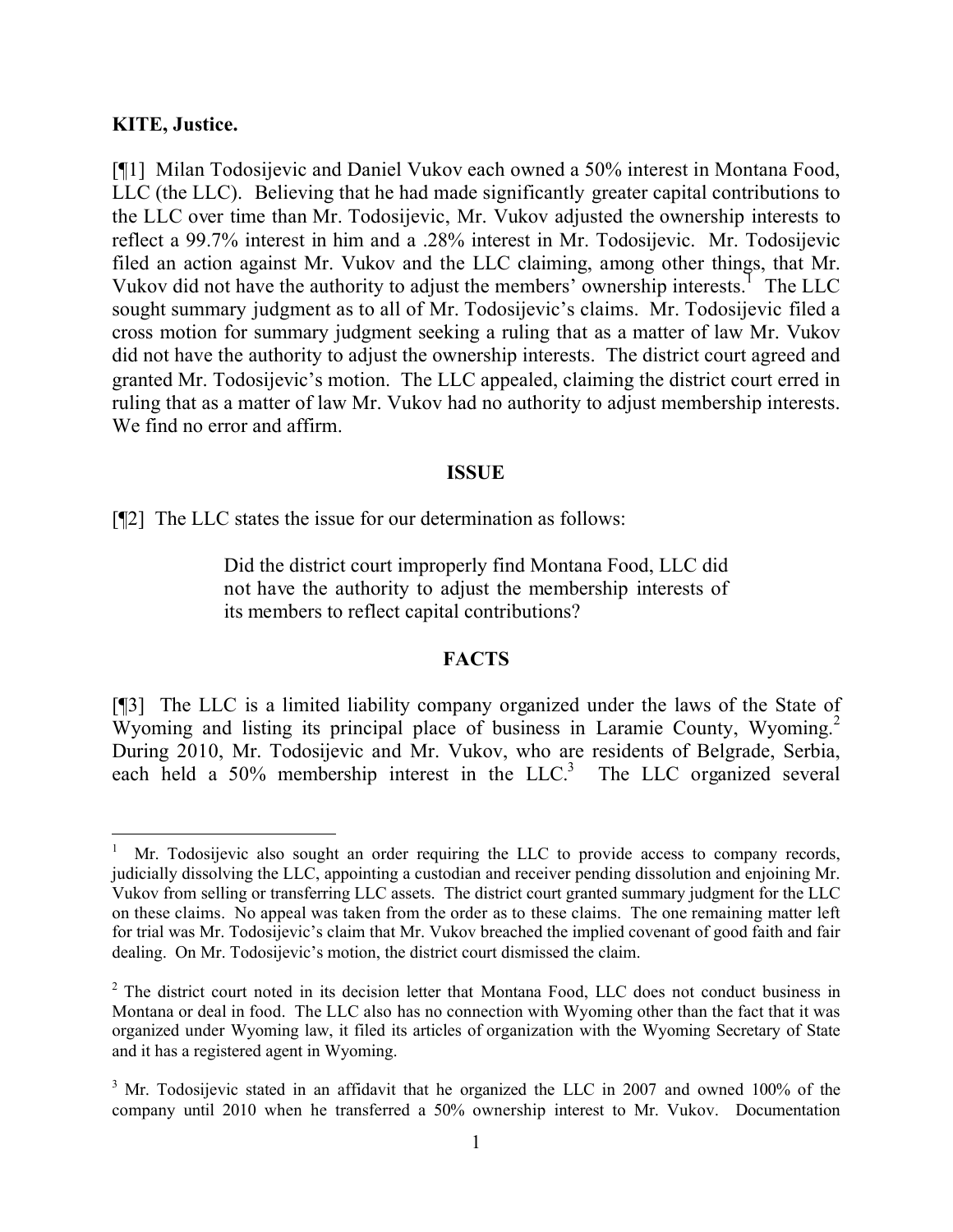subsidiaries in Belgrade, including Delbin Investments, MD, LTD (Delbin). The LLC and its subsidiaries invested in buildings located in Belgrade with an eye toward developing them.

[¶4] The LLC's articles of organization provided that the LLC was manager-managed and named Maksim Stajcer, who was not a member of the LLC, as the manager. The articles of organization also provided that after the initial capital contribution of \$10,000, "[a]dditional contributions shall be made at such times and in such amounts as may be agreed upon by the Members as provided in the Operating Agreement." In late 2010, Mr. Vukov became concerned that he was the only member making additional contributions. He retained counsel in Serbia to investigate. The investigation apparently showed that Mr. Vukov had contributed 1,260,600 Euros while Mr. Todosijevic had made no additional contributions. Mr. Vukov issued a notice of meeting indicating that he wished to address the issue of capital contributions by the members as provided in the articles of organization and propose that any member who did not contribute to the LLC's capital would be subject to a reduction of his ownership interest. Mr. Todosijevic claimed he did not receive the notice. In any event, he did not attend. At the meeting, Mr. Vukov adopted and approved resolutions showing his capital contribution of 1,260,600 Euros, increasing his ownership interest to 99.72% and reducing Mr. Todosijevic's interest to 0.28%. Thereafter, Mr. Vukov amended the articles of organization by naming himself and his wife as the new managers of the LLC.

[¶5] In late 2011, Mr. Todosijevic filed his complaint against the LLC and Mr. Vukov. Of the six causes of action contained in the complaint, this appeal concerns only Mr. Todosijevic's claim that Mr. Vukov improperly adjusted the members' ownership interests. The LLC filed a motion for summary judgment claiming there were no genuine issues of material fact as to any of Mr. Todosijevic's claims, including the claim that Mr. Vukov lacked the authority to adjust the members' ownership interests. The LLC asserted that after the initial \$10,000 contribution the members were to make additional capital contributions. The LLC claimed that although Mr. Todosijevic represented that he was contributing additional funds, in fact only Mr. Vukov was making capital contributions. Upon learning that Mr. Todosijevic had made no contributions beyond the initial capital contribution, the LLC asserted Mr. Vukov properly gave Mr. Todosijevic notice of a meeting and his proposal to adjust the capital account and ownership percentages to reflect the reality of the amounts each member had contributed. When Mr. Todosijevic did not respond, the LLC asserted Mr. Vukov appropriately proceeded to execute a company resolution adjusting the capital account ownership percentages to reflect the members' actual contributions. The LLC asserted the claims against Mr. Vukov should be dismissed as a matter of law because under applicable Wyoming law, absent an agreement to the contrary, the management and return of profit in an LLC is

attached to Mr. Vukov's affidavit indicates he was a 50% owner on the date the LLC was organized. In any event, there is no dispute that by 2010 each party owned 50% of the LLC.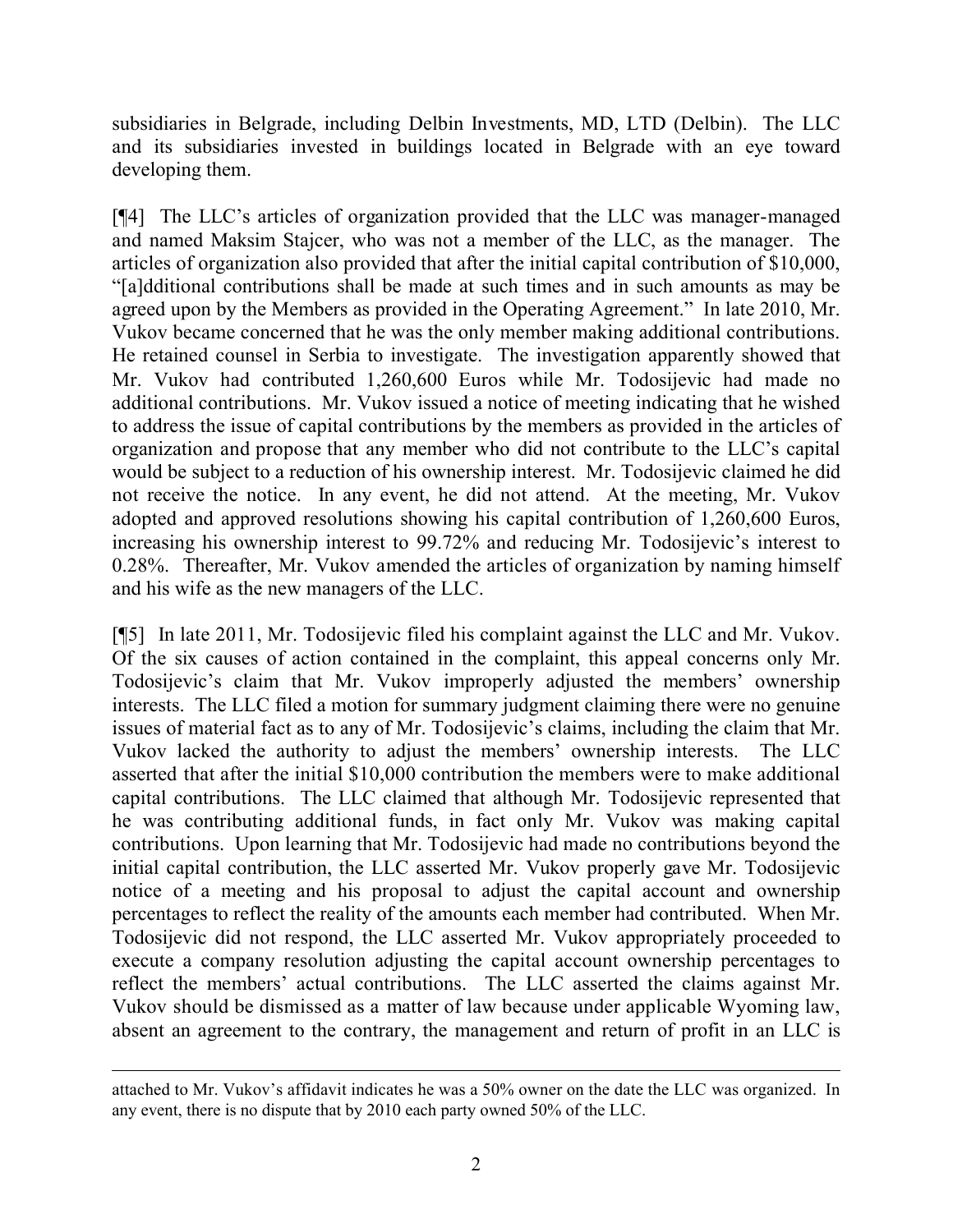determined by the members' respective capital contributions. The LLC contended that once it was established that Mr. Vukov had made additional contributions and Mr. Todosijevic had not, Mr. Vukov was justified as a matter of law in taking action to adjust the members' capital accounts.

[¶6] Mr. Todosijevic asserted the LLC was not entitled to summary judgment because Mr. Vukov was without authority to unilaterally dilute Mr. Todosijevic's ownership interest. He asserted that the consent of all members was required to change the members' ownership interests. He contended he was entitled to judgment as a matter of law on that issue.

[¶7] The district court found as a matter of law that Mr. Vukov, as an individual member, did not have contractual or statutory authority to adjust member ownership interests. In reaching that result, the district court looked first to the LLC's articles of organization and operating agreement. Finding that neither of those documents addressed the question of whether a member had the authority to adjust ownership interests, the district court turned to the Wyoming Limited Liability Company Act, Wyo. Stat. Ann. §§ 17-29-101 through 1105 LexisNexis 2011). It focused on  $\S$  17-29-407(c), which addresses management of LLCs and provides in relevant part:

> (c) In a manager-managed limited liability company, unless the articles of organization or the operating agreement provide otherwise, the following rules apply:

> (i) Except as otherwise expressly provided in this chapter, any matter relating to the activities of the company is decided exclusively by the managers;

> (ii) Each manager has equal rights in the management and conduct of the activities of the company;

> (iii) A difference arising among managers as to a matter in the ordinary course of the activities of the company may be decided by a majority of the managers;

> > (iv) The consent of all members is required to:

 (A) Sell, lease, exchange or otherwise dispose of all, or substantially all, of the company's property, with or without the good will, outside the ordinary course of the company's activities;

 (B) Approve a merger, conversion, continuance, transfer or domestication under article 10 of this chapter;

 (C) Undertake any other act outside the ordinary course of the company's activities; and

(D) Amend the operating agreement.

(Emphasis added.)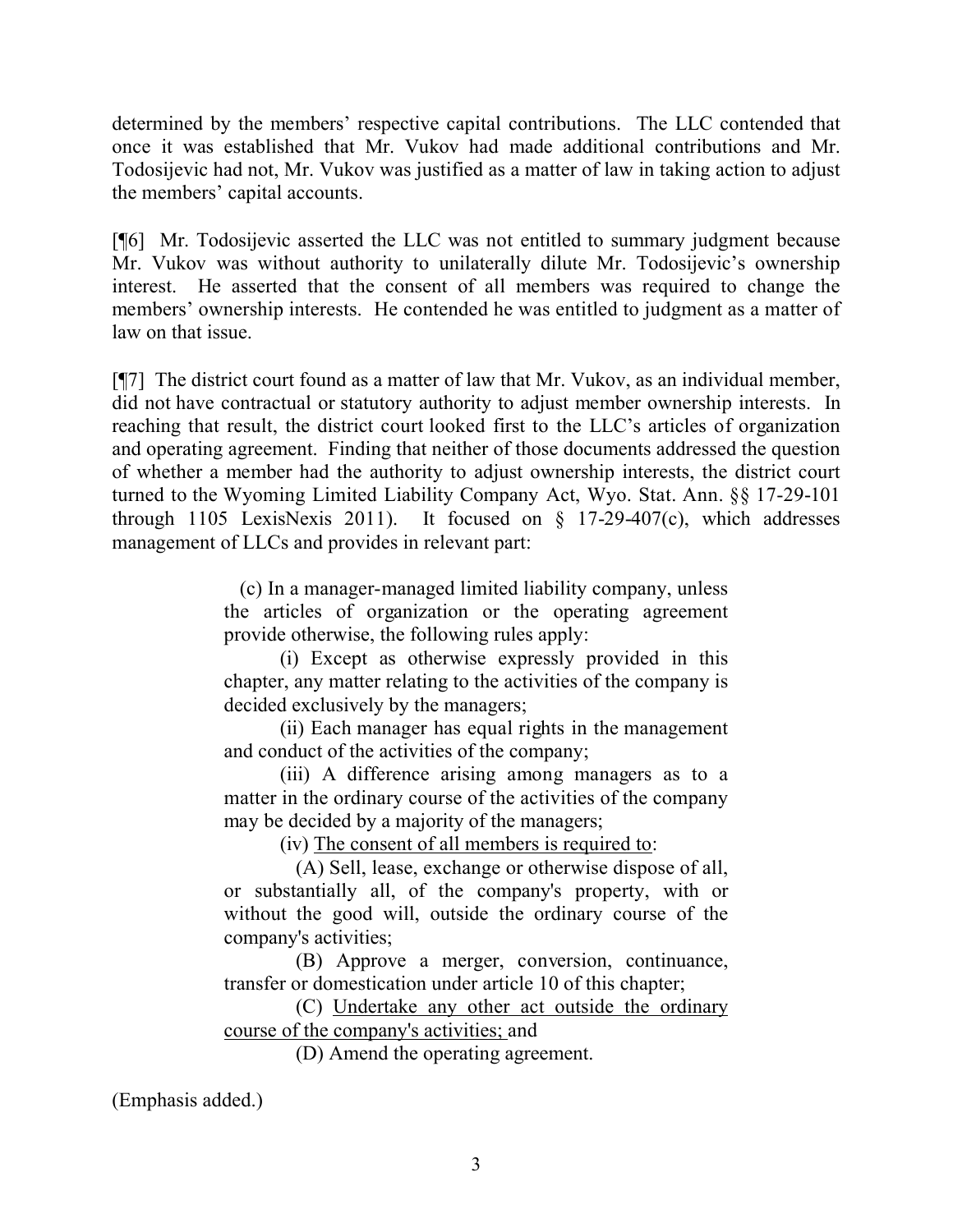[¶8] Finding that the articles of organization and the operating agreement clearly provided that the LLC is manager-managed, the district court concluded this subsection applied. Because the underlined language makes it clear that consent of all members is required to undertake any act outside the ordinary course of the LLC's activities, the district court concluded as a matter of law that Mr. Vukov did not have the statutory authority to change member ownership interests without the consent of Mr. Todosijevic. Implicit in the district court's holding is the finding that changing member ownership interests is an act outside the ordinary course of the LLC's activities. On this basis, the district court denied the LLC's motion for summary judgment on the issue of Mr. Vukov's authority to adjust ownership interests and granted Mr. Todosijevic's motion on that issue.

[¶9] The district court also concluded genuine issues of material fact existed on the claim against Mr. Vukov for breach of the implied covenant of good faith and fair dealing, and denied the LLC's motion as to that claim. Thereafter, Mr. Todosijevic filed a motion to dismiss the claim on the ground that it was not fiscally practicable to pursue it to trial. The district court granted the motion and dismissed the claim. The LLC appealed asserting that the district court's conclusion on summary judgment that Mr. Vukov had no authority to adjust the membership interests was incorrect.

### **STANDARD OF REVIEW**

[¶10] The LLC appeals the district court's ruling on summary judgment that as a matter of law there was no contractual or statutory authority to support the actions taken to adjust the membership interests. Motions for summary judgment are made pursuant to Rule 56(c) of the Wyoming Rules of Civil Procedure, which requires that

> [t]he judgment sought shall be rendered forthwith if the pleadings, depositions, answers to interrogatories, and admissions on file, together with the affidavits, if any, show that there is no genuine issue as to any material fact and that the moving party is entitled to a judgment as a matter of law.

The standards we apply on review of a district court order granting summary judgment are well established:

> We review a summary judgment in the same light as the district court, using the same materials and following the same standards. We examine the record from the vantage point most favorable to the party opposing the motion, and we give that party the benefit of all favorable inferences that may fairly be drawn from the record. A material fact is one which,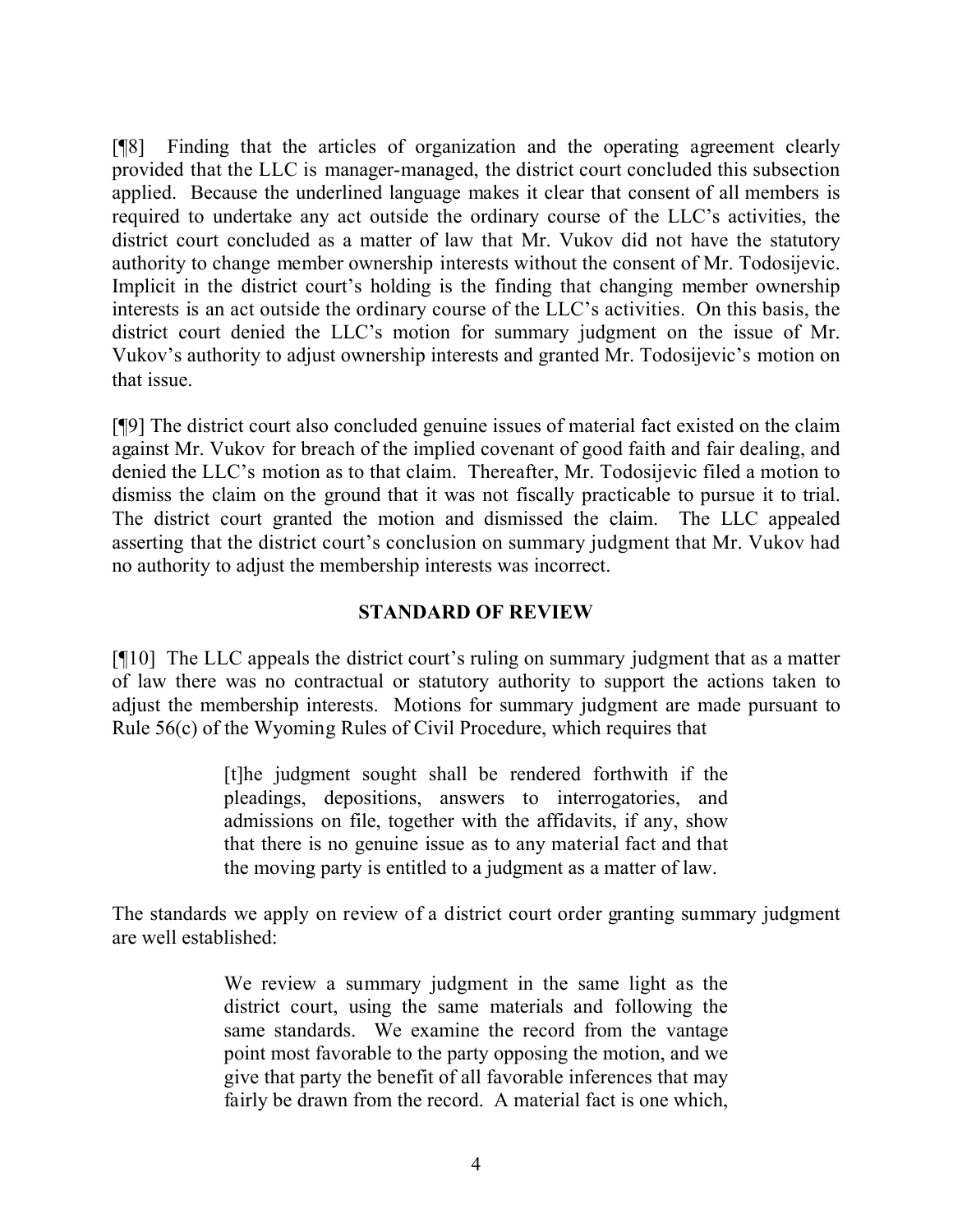if proved, would have the effect of establishing or refuting an essential element of the cause of action or defense asserted by the parties. If the moving party presents supporting summary judgment materials demonstrating no genuine issue of material fact exists, the burden is shifted to the non-moving party to present appropriate supporting materials posing a genuine issue of a material fact for trial. We review a grant of summary judgment deciding a question of law de novo and afford no deference to the district court's ruling.

*Miner v. Jesse & Grace, LLC*, 2014 WY 17, ¶ 16, 317 P.3d 1124, 1131 (Wyo. 2014), quoting *Lindsey v. Harriet*, 2011 WY 80, ¶ 18, 255 P.3d 873, 880 (Wyo. 2011) (internal citations omitted).

### **DISCUSSION**

[¶11] The LLC contends the district court erred in concluding Mr. Vukov, on behalf of the LLC, did not have the authority to adjust its members' ownership interests to reflect their respective capital contributions. The LLC asserts that although it was technically a manager-managed LLC, it had no active manager. Therefore, the members managed the LLC in proportion to their ownership interests. Because it was member-managed the LLC contends the district court erred in applying § 17-29-407(c) of the 2010 LLC Act. The LLC points out that under  $\S 17-29-1103$  several provisions of the old LLC Act ( $\S$ 17-15-101 through -147) continued to apply, including the management provisions contained in former § 17-15-116, the division of profits provisions contained in former § 17-15-119 and the distribution of assets upon dissolution provisions contained in former § 17-15-126. The LLC contends these provisions suggest that management of a membermanaged LLC is proportionate to each member's capital contribution. Applying these provisions, the LLC asserts Mr. Vukov, as a member of a de facto member-managed LLC, had the authority to adjust ownership interests to reflect actual capital contributions.

[¶12] Mr. Todosijevic responds that the district court correctly held that Mr. Vukov did not have contractual or statutory authority to adjust the members' ownership interests. Mr. Todosijevic points out that the LLC conceded it was manager-managed in district court. He contends the issue of whether a manager actively managed the LLC is not relevant under Wyoming law and the district court properly applied the applicable law in reaching the conclusion that Mr. Vukov's actions were improper.

[¶13] Our review of statutory provisions is governed by the following standards:

The paramount consideration is to determine the legislature's intent, which must be ascertained initially and primarily from the words used in the statute. We look first to the plain and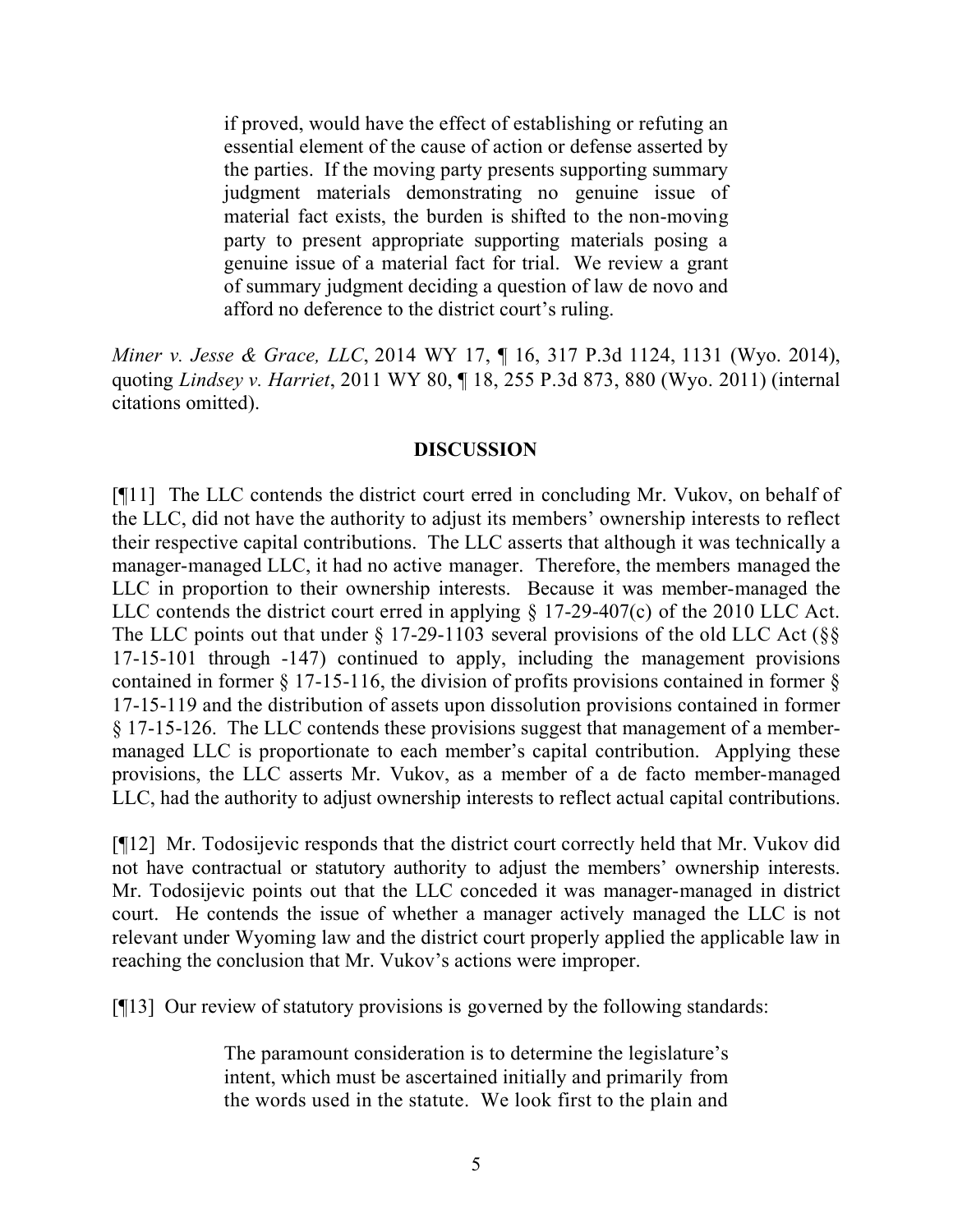ordinary meaning of the words to determine if the statute is ambiguous. A statute is clear and unambiguous if its wording is such that reasonable persons are able to agree on its meaning with consistency and predictability. Conversely, a statute is ambiguous if it is found to be vague or uncertain and subject to varying interpretations. If we determine that a statute is clear and unambiguous, we give effect to the plain language of the statute.

*Kennedy Oil v. Dep't of Revenue,* 2008 WY 154, ¶ 10, 205 P.3d 999, 1003 (Wyo. 2008), quoting *RME Petroleum Co. v. Dep't of Revenue*, 2007 WY 16, ¶ 25, 150 P.3d 673, 683 (Wyo. 2007) (citation omitted). Ultimately, whether a statute is ambiguous is a matter of law to be determined by the court. *Id*.

[¶14] The narrow issue before us is whether Mr. Vukov on behalf of the LLC had the contractual or statutory authority to adjust the members' capital contributions. In deciding that issue, we must determine whether provisions of Wyoming's current LLC Act are controlling or whether provisions of the earlier Act apply. Section 17-29-1103 of the current Act provides:

> (a) Except as provided in subsection (b) of this section, this chapter applies to domestic limited liability companies in existence on July 1, 2010 that were organized under any general statute of this state providing for organization of limited liability companies.

> (b) For limited liability companies organized in Wyoming prior to the effective date of this chapter, the management provisions contained in former W.S. 17-15-116, the division of profits provisions contained in former W.S. 17-15-119, the distribution of assets upon dissolution provisions contained in former W.S. 17-15-126 and the stated term provisions contained in former W.S. 17-15-107(a)(ii) are continued for a period of four (4) years from the effective date of this chapter unless the limited liability company amends its articles of organization to provide otherwise.

(Emphasis added.)

[¶15] The effective date of the current Act was July 1, 2010. The LLC we are concerned with here was organized in June of 2007. Therefore, we look to the former provisions referenced in  $\S 17-29-1103$  for guidance. We begin with  $\S 17-15-116$ :

# **§ 17-15-116. Management.**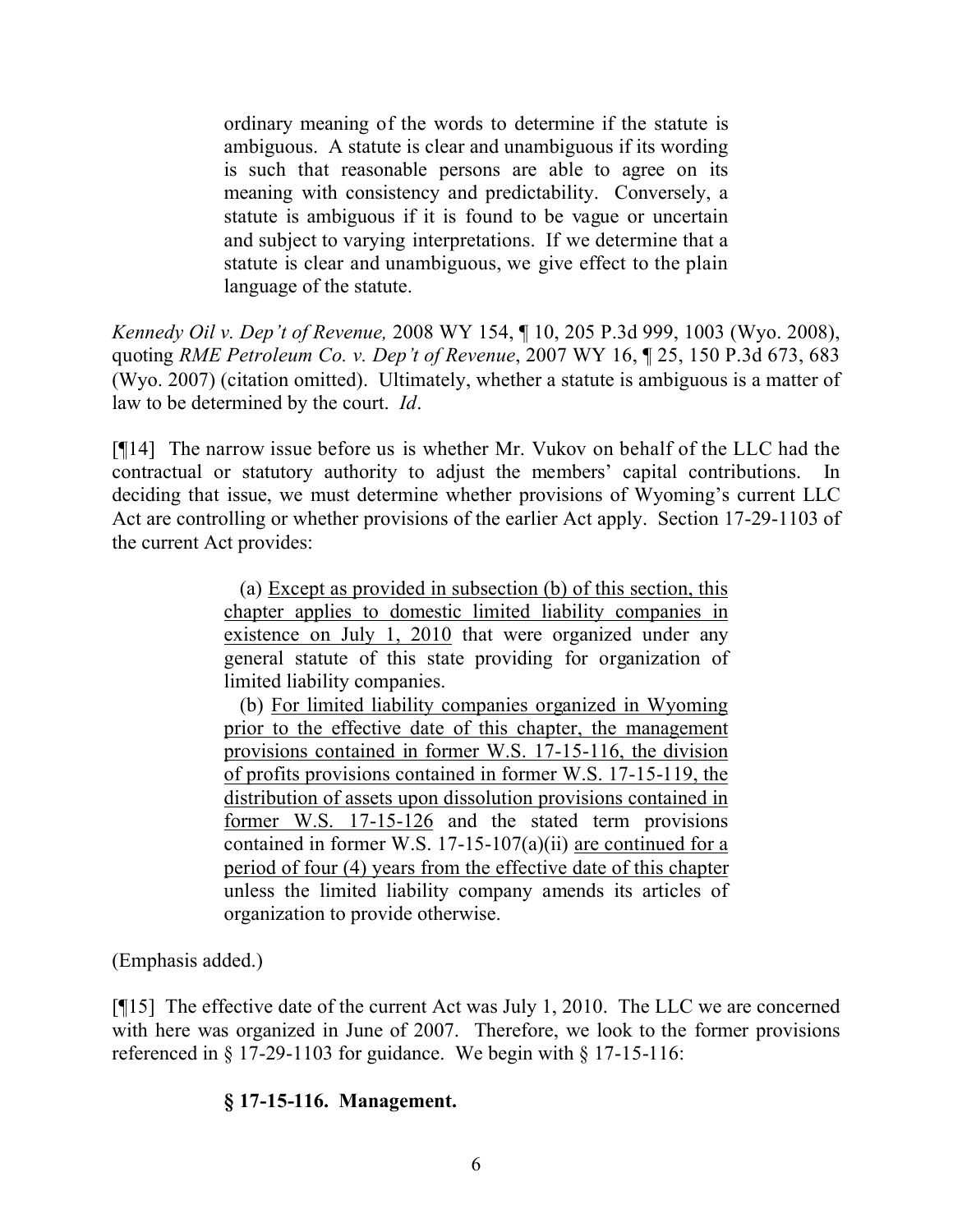Management of the limited liability company shall be vested in its members, which unless otherwise provided in the operating agreement, shall be in proportion to their contribution to the capital of the limited liability company, as adjusted from time to time to properly reflect any additional contributions or withdrawals by the members; **however, if provision is made for it in the articles of organization, management of the limited liability company may be vested in a manager** or managers who shall be elected by the members in the manner prescribed by the operating agreement of the limited liability company. If the articles of organization provide for the management of the limited liability company by a manager or manages, unless the operating agreement expressly dispenses with or substitutes for the requirement of annual elections, the manager or managers shall be elected annually by the members in the manner provided in the operating agreements. The manager or managers, or persons appointed by the manager or managers, shall also hold the offices and have the responsibilities accorded to them by the members and set out in the operating agreement of the limited liability company.

(Emphasis added.)

[¶16] In the present case, the articles of organization received by the Wyoming Secretary of State on June 1, 2007, provided as follows:

IX: Management:

The Company is to be managed by a manager. The name and address of the manager who is to serve as manager until the first annual meeting of Members or until its successor or successors is or are elected and qualify, and who shall have authority to act and bind the Company upon his individual signature, is:

> Maksim Stajcer, CPA S.A. 76 Dean Street Belize City Belize, C. America

[¶17] The LLC operating agreement, also dated June 1, 2007, provided: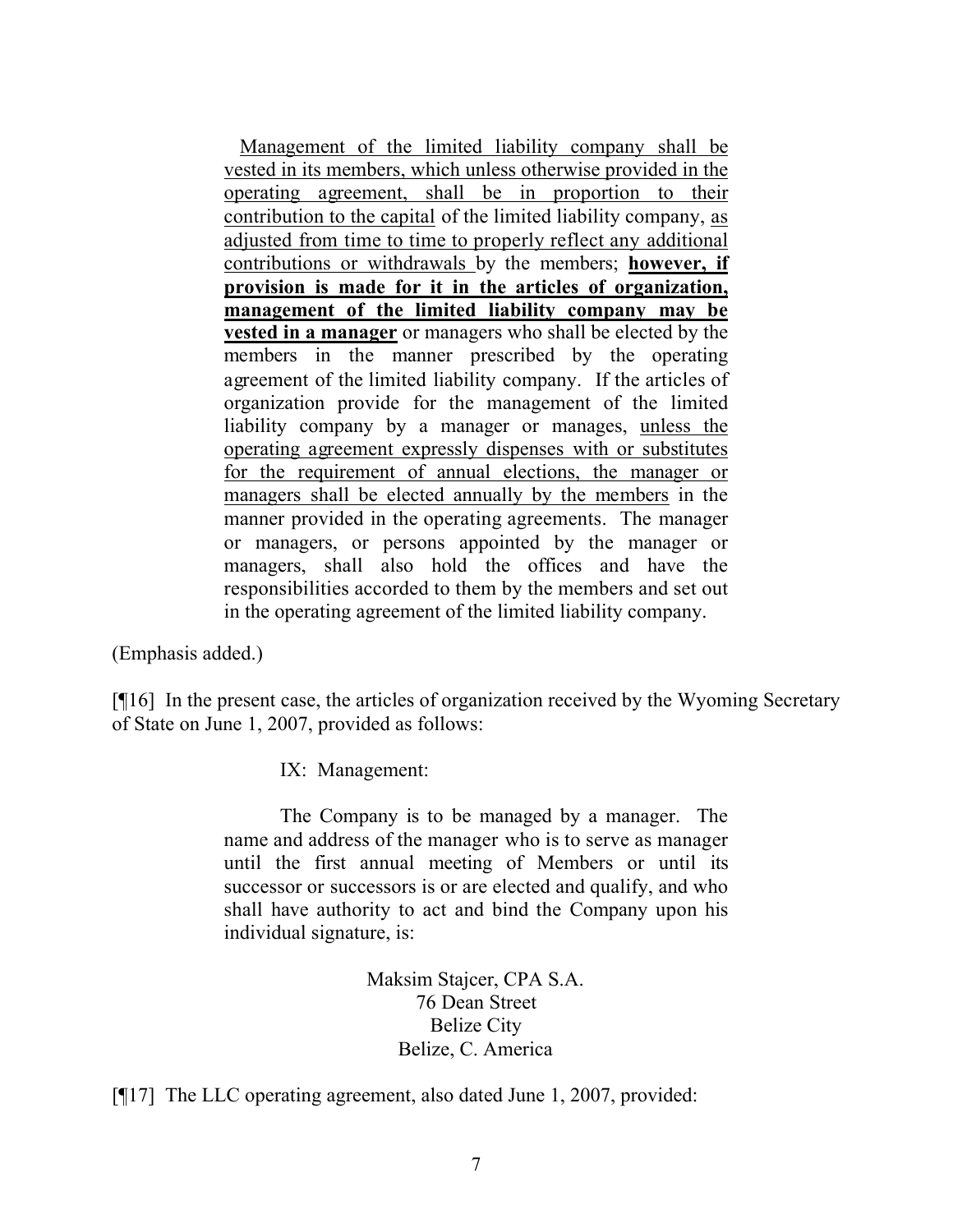### Management

3.1 MANAGEMENT OF THE BUSINESS. The name and place of residence of each Manager is attached as Exhibit 1 of this Agreement. By a vote of Member(s) holding a majority of capital interests in the Company, as set forth in Exhibit 2 as amended from time to time, shall elect so many Managers as the Members determine, but no fewer than one. $\epsilon$ 

Exhibit 1 to the operating agreement stated that by a majority vote of the members, Maksim Stajcer was elected to serve as manager of the LLC until removed by a majority vote of the members or his voluntary resignation. There is no evidence in the record that Mr. Stajcer had been removed or voluntarily resigned prior to Mr. Vukov's unilateral amendment of the articles of organization in 2011. Pursuant to  $\S$  17-15-116, the articles of organization and the operating agreement, the LLC was manager-managed.

[¶18] The LLC maintains it was not, in fact, manager-managed and this Court should look beyond the dictates of the statute and the language of the LLC organizational documents to the realities of how the LLC was managed. The LLC contends there was no manager and by default it must be treated as member-managed. The LLC's argument ignores the express language of the statute clearly stating that an LLC is membermanaged unless the articles of organization provide for management by a manager. It also ignores the express language of the articles of organization and operating agreement which both clearly provide for management by a manager. Nothing in the statutes allows this Court to ignore an LLC's designation of itself as manager-managed and conclude, despite express provisions to the contrary, that it is member-managed.

[¶19] The LLC points to this Court's decision in *Powell Family of Yakima, LLC v. Dunmire (In re Kite Ranch, LLC)*, 2010 WY 83, 234 P.3d 351 (Wyo. 2010) as support for its assertion that we must look beyond the articles of organization to other evidence showing the LLC was not manager-managed. In that case, we considered whether individuals listed as members could be considered members if they had not actually made the capital contributions stated in the articles of organization. We concluded they could based in part upon evidence that they were intended to be members, including

<sup>&</sup>lt;sup>4</sup> The LLC asserted in its summary judgment motion that a formal operating agreement was never adopted. In response, Mr. Todosijevic produced what he claimed was the LLC's operating agreement executed on June 1, 2007. The LLC asserted Mr. Todosijevic had failed to properly disclose the agreement in discovery. The LLC also claimed never to have seen the agreement before. While noting the parties' respective positions concerning the operating agreement, the district court did not make an express finding as to its validity but did consider the agreement in making its ruling. Whether or not the operating agreement is valid, however, the articles of organization, about which there is no dispute, provide that the LLC is manager-managed.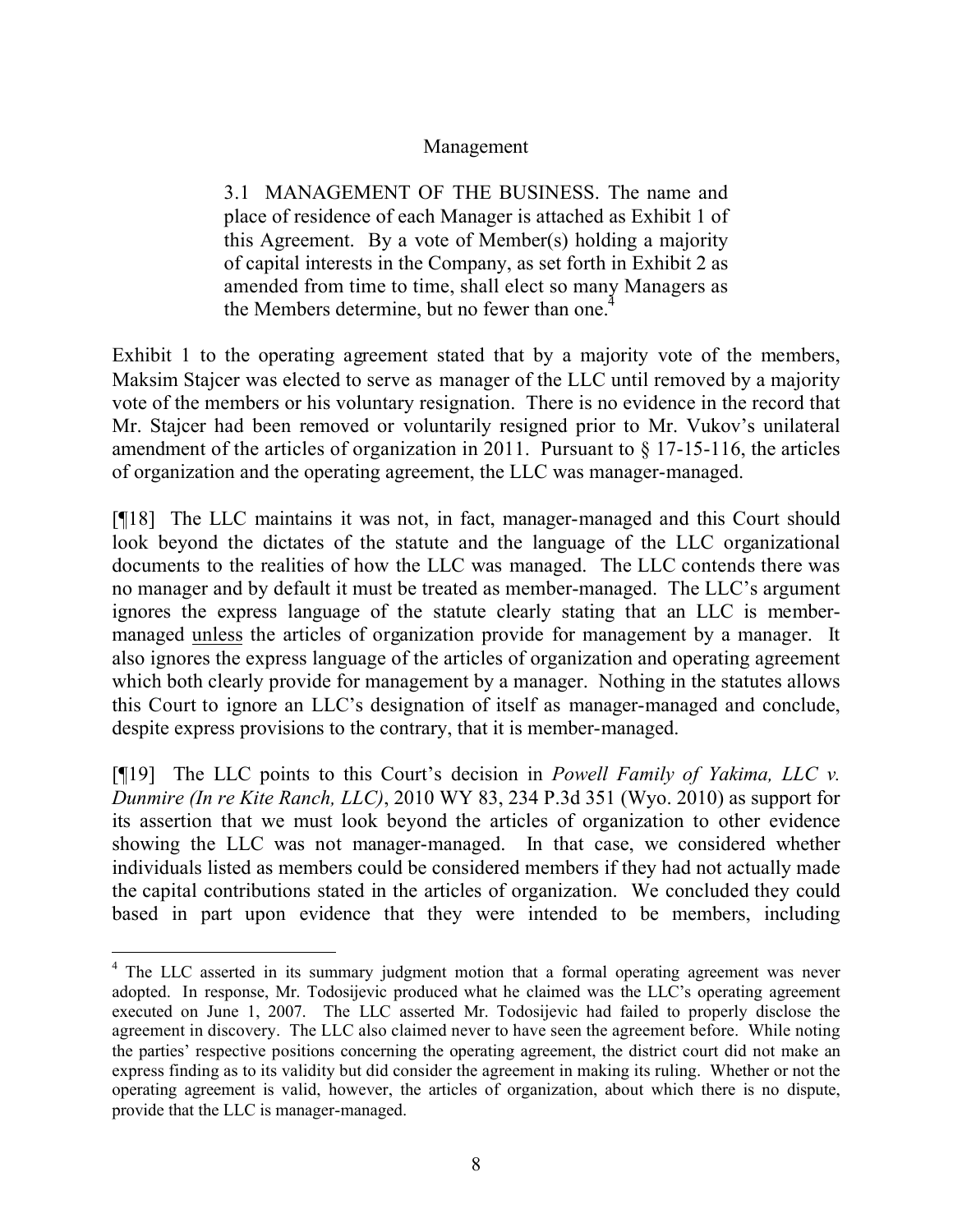communications with the bank anticipating they would be members, the articles of organization identifying them as members and an authorization and consent identifying them as members. *Id*., ¶ 10, 234 P.3d at 356. Our conclusion was also based upon § 17-  $15-121(a)(i)$ , stating that a member may or may not yet have made the capital contribution attributed to him in the articles of organization and is liable to the LLC for the difference between the contributions actually made and the amount stated in the articles of organization, and  $\S 17-15-109(a)$ , declaring that the issuance of the certificate of organization is "conclusive evidence that all conditions precedent required to be performed by the members have been complied with …"

[¶20] *Kite Ranch* did not address the question of whether the LLC was member-managed or manager-managed. There was no contention that it was manager-managed. The statutes addressing the two types of management were not at issue. The fact that the Court referenced evidence in addition to the articles of organization in the context of deciding whether members who had not made capital contributions could be considered members does not support ignoring the clear language found in the articles of organization, the operating agreement and the statute applicable in the present case. The legislature has said an LLC is member-managed unless it provides otherwise in its articles of organization. The LLC in this case provided otherwise in its articles of organization. The LLC points to no authority, and we have found none, authorizing this Court to overlook the statute and articles of organization and declare the LLC membermanaged by default. This Court is "not free to legislate." *Kennedy Oil*, ¶ 21, 205 P.3d at 1006. Rather, "our task is limited to determining legislative intent where possible from the language used in the statute." *Id*., ¶ 20, 205 P. 3d at 1005. If the legislature disagrees with our interpretation, it is free to amend the statutes.

[¶21] The next question for our determination is whether, in a manager-managed LLC, a member has the authority to adjust the members' ownership interests. Again, we begin by considering which version of Wyoming's LLC Act applies. Section 17-29-1103, set out in paragraph 14 above, states that four sections of the former Act applied at the time this action arose –

> the management provisions contained in former W.S. 17-15- 116, the division of profits provisions contained in former W.S. 17-15-119, the distribution of assets upon dissolution provisions contained in former W.S. 17-15-126 and the stated term provisions contained in former W.S. 17-15-107(a)(ii).

None of those provisions address the authority of a member of a manager-managed LLC to adjust ownership interests. We, therefore, look to the new Act to resolve the issue.

[¶22] Section 17-29-407(c), quoted in paragraph 7 above, addresses LLC management. Subsection (c)(i) provides that in a manager-managed LLC, unless the articles of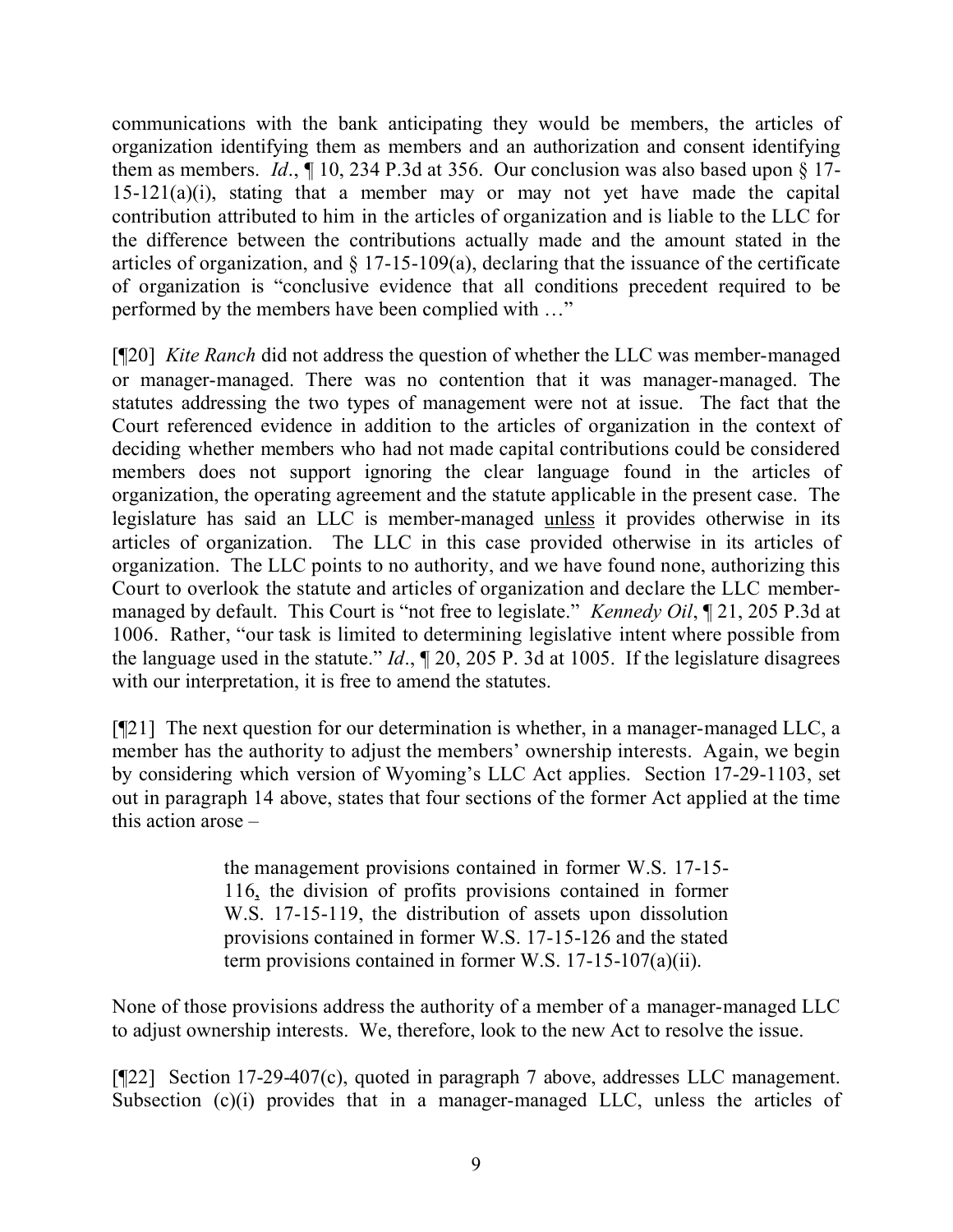organization or the operating agreement provide otherwise, any matter relating to the activities of the company is decided exclusively by the manager. Subsection  $(c)(iv)(C)$ further provides that the consent of all members is required to undertake any act outside the ordinary course of the company's activities. Pursuant to the plain language of subsection (c)(i), unless the articles of organization and operating agreement provide otherwise, Mr. Vukov, as a member of the LLC, did not have the authority to decide matters relating to company activities. Pursuant to subsection  $(c)(iv)(C)$ , Mr. Vukov also had no authority to take action outside the ordinary course of the LLC's activities without Mr. Todosijevic's consent unless the organizational documents provide otherwise.

[¶23] The articles of organization at issue here provided that the manager "shall have the authority to act for and bind the Company upon his individual signature." The operating agreement further provided:

> 3.2 MEMBERS. The liability of the Members shall be limited as provided under the laws of the Wyoming Limited Liability Statutes. Members that are not Managers shall take no part whatever in the control, management, direction, or operation of the Company's affairs and shall have no power to bind the Company. …

> 3.3 POWERS OF MANAGERS. The Manager(s) is (are) authorized on the Company's behalf to make all decisions as to (a) the sale, development lease or other disposition of the Company's assets; (b) the purchase or other acquisition of other assets of kinds; (c) the management of all or any part of the Company's assets; (d) the borrowing of money and the granting of security interests in the Company's assets; (e) the prepayment, refinancing or extension of any loan affecting the Company's assets; (f) the compromise or release of any of the Company's claims or debts; and, (g) the employment and appointment of Executive manager(s), persons, firms or corporations for the operation and management of the company's business. In the exercise of their management powers, the Manager(s) are authorized to execute and deliver (a) all contracts, conveyances, assignments, leases, subleases, franchise agreements, licensing agreements, management contracts and maintenance contracts covering or affecting the Company's assets; (b) all checks drafts and other orders for the payment of the Company's funds; (c) all promissory notes, loans, security agreements and other similar documents; and (d) all other instruments of any other kind relating to the Company's affairs, whether like or unlike the foregoing.